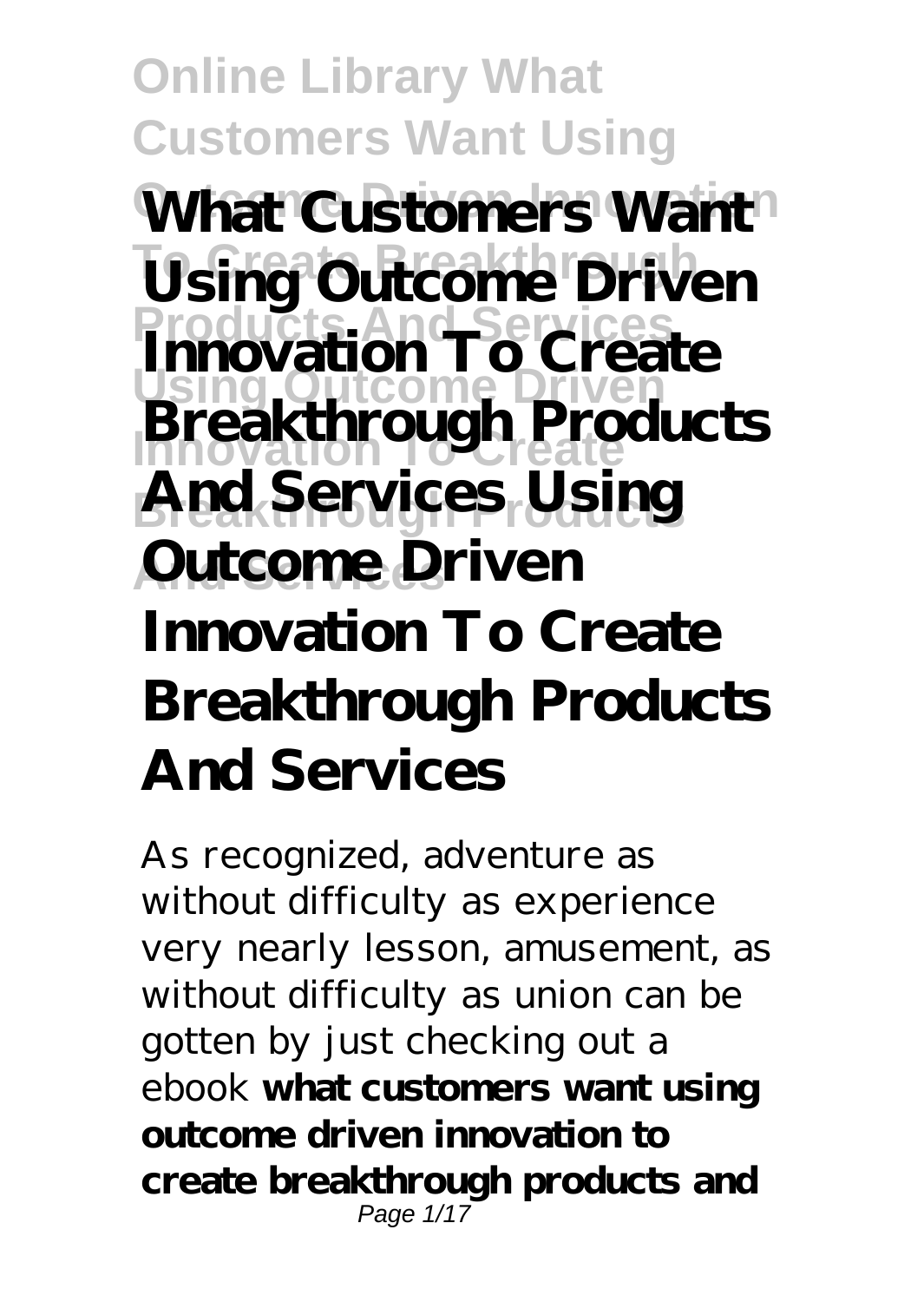services using outcome driven on **innovation to create breakthrough Products And Services** it is not directly done, you could receive even more almost this life, with reference to the world. **products and services** furthermore

We present you this proper as well as simple pretentiousness to get those all. We meet the expense of what customers want using outcome driven innovation to create breakthrough products and services using outcome driven innovation to create breakthrough products and services and numerous books collections from fictions to scientific research in any way. accompanied by them is this what customers want using outcome driven innovation to create breakthrough products and Page 2/17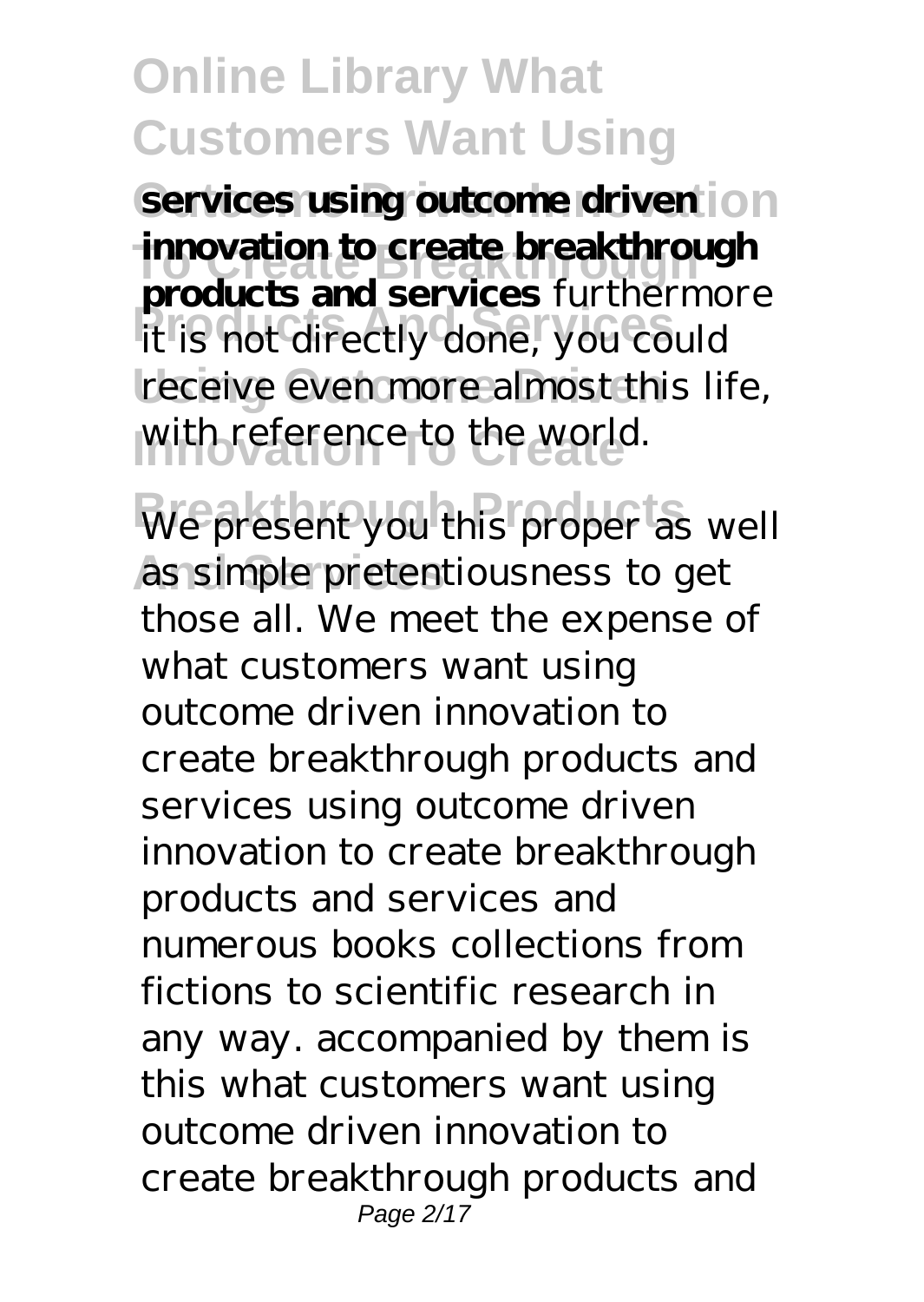services using outcome driven on innovation to create breakthrough **Products And Services** your partner. products and services that can be

#### **Using Outcome Driven**

**60 Second Book Brief: What Breakthrough Products** Ulwick Tony Ulwick – Put Jobs-To-**Be Done Theory Into Practice** Customers Want by Anthony With Outcome, Driven Innovation *Outcome Analysis - From Your Perspective \u0026 Your Customers' What is OUTCOME-DRIVEN INNOVATION? What does OUTCOME-DRIVEN INNOVATION mean? Customer Success Webinar: Outcome-based Customer Success - Moving Past Adoption*

Your Customers Want Outcomes, Not \"Benefits\"The Outcome-Driven Innovation Process - Page 3/17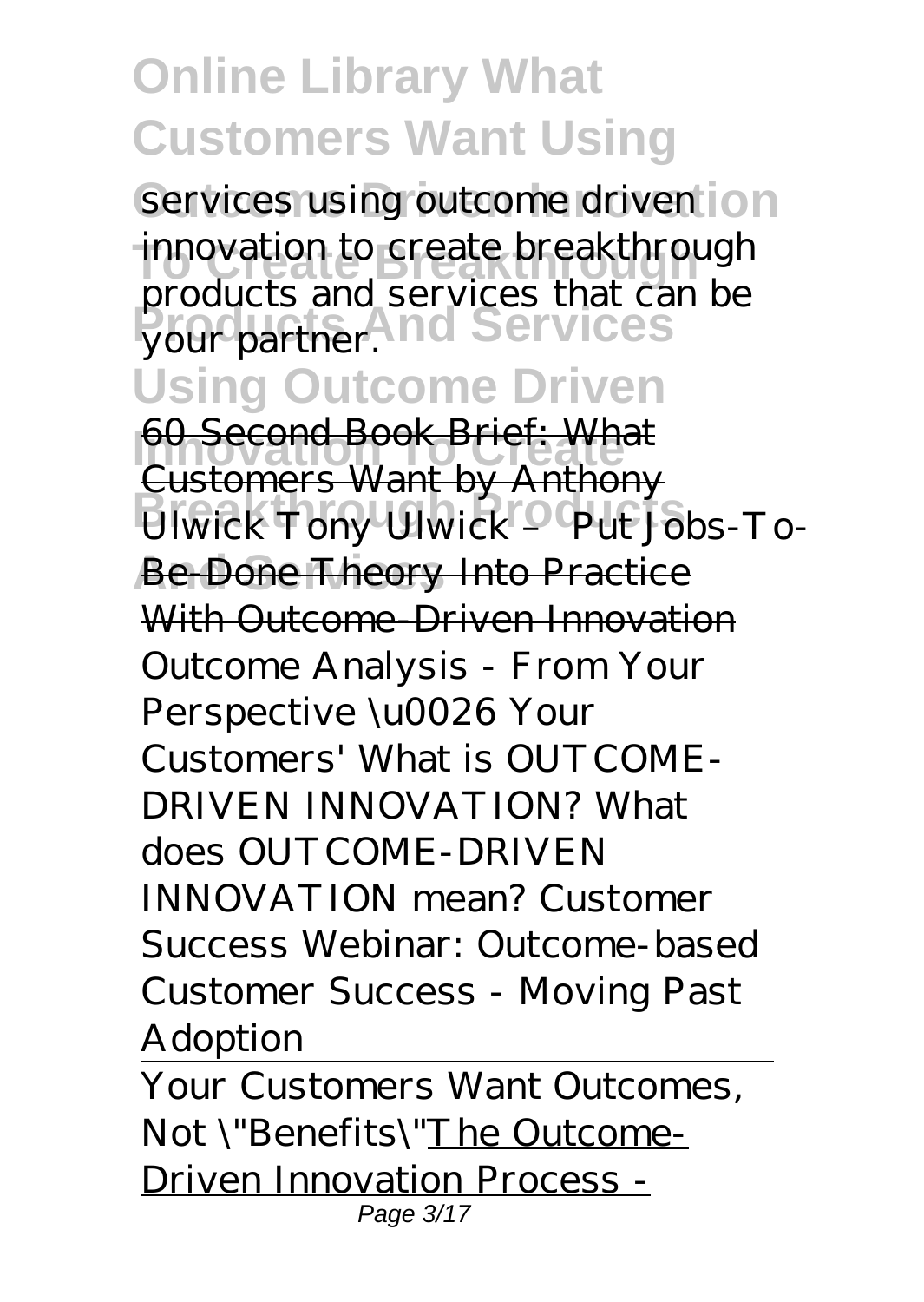Overview Sales Training ovation **Thinking Things Through to the Products And Services** Tony and Walter PR Customer Outcome SellingS4E7-Tony Ulwick: Outcome-Driven **Britannia Products** to be Bond<br>Mastering Outcome Statements **And Services** *How To Read One Book Per Week* Customer's Desired Outcome Innovation and Jobs-to-be-Done *- 8 Proven Tricks | Favourable Outcome SPIN Selling #4/4: Handle objections using customer psychology and questions #SPINSelling Jobs to be Done | 11:FS Explores* Why You Can't Close the Sale - It's NOT the Price! Track Athlete Warmup: Core \u0026 Spinal Activation - ATHLETEX What is Jobs to be Done Best Sales Ideas from Sales Pros | Sales Training What is Customer Experience? How to Page 4/17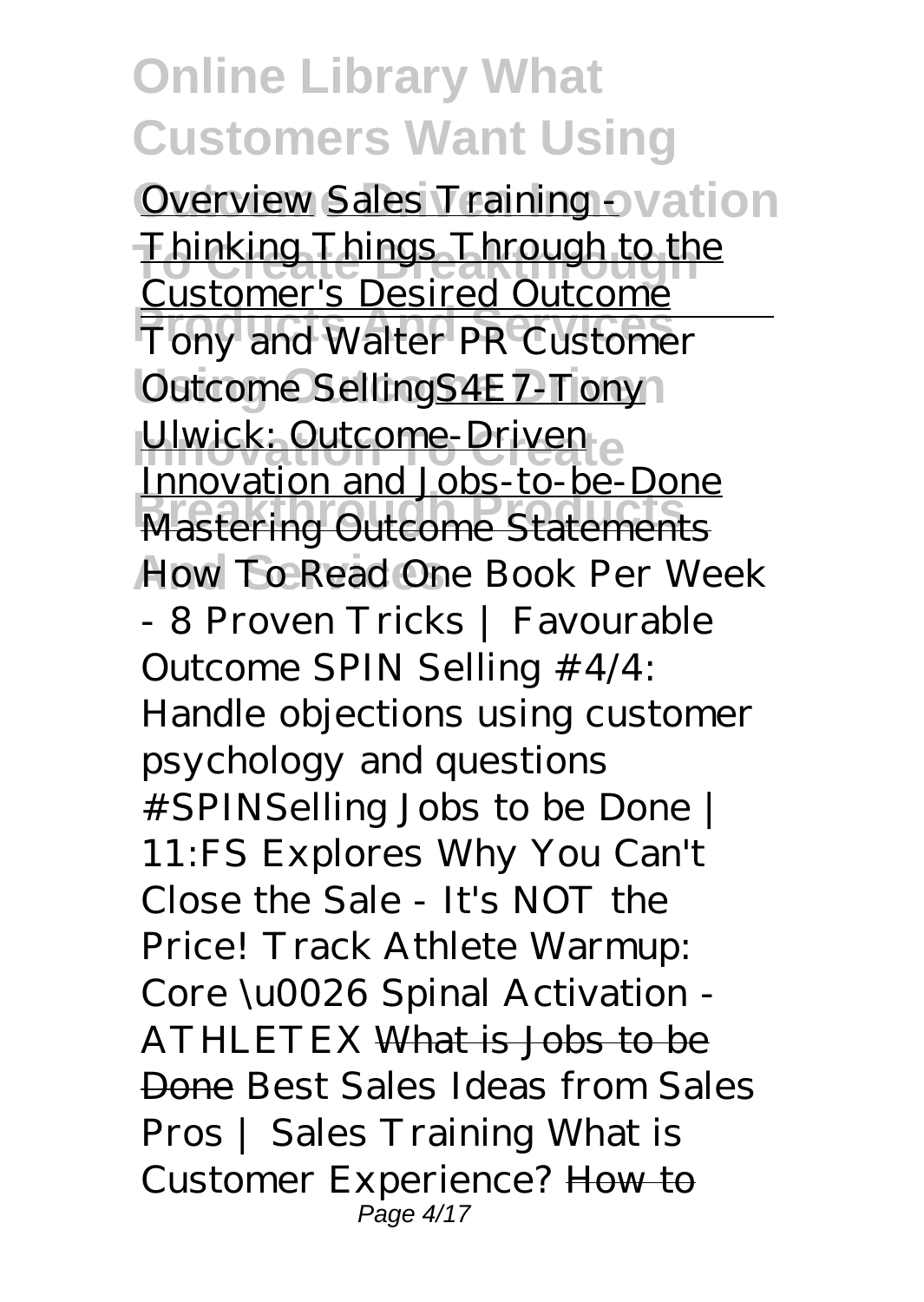Make Your Customers' novation Experiences Even Better *\"The* **Products And Services** *Christensen - VIDEO BOOK* **Using Outcome Driven** *SUMMARY* **WHY you WORRY so Innovation EVERYTHING** BV37 **Customer Outcome Products** *Innovator's Dilemma\" by Clayton* **How to Find Your Successful**

UX Book Club of LA presents What Customers Want with author Tony Ulwick*The Great Game of Business: Providing a Stake in the Outcome*

Outcome Engineering by Thomas Lah, TSIA What should the CS function \"do\"? - Replay of Live Conversation with Rick Adams and Peter Armaly Outcome -Driven Innovation (ODI) Overview by Tony Ulwick *Outcome Driven Ideation - Product Design at Aer Lingus What Customers Want* Page 5/17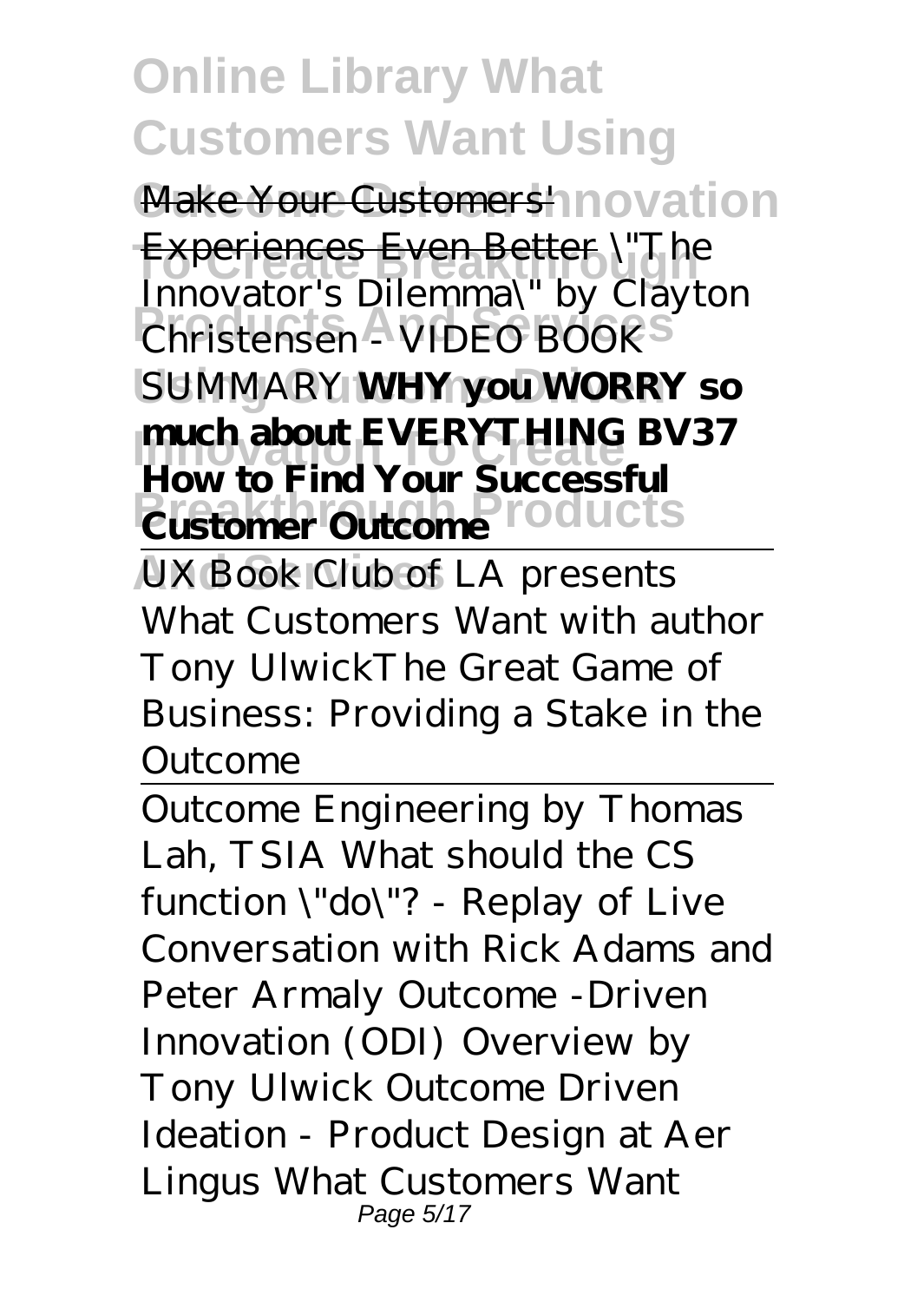*Using Outcome* **ven Innovation** Which is to say, customer value **Products And Services** fulfill a specific, relevant outcome in the buyer's work or life. In What Customers Want, author **Breakthrough Products** this idea, expressing it as the capability to "Get a job done comes from a supplier's ability to Anthony Ulwick crisply captures better" and "Get more jobs done".

*What Customers Want: Using Outcome-Driven Innovation to ...* Which is to say, customer value comes from a supplier's ability to fulfill a specific, relevant outcome in the buyer's work or life. In What Customers Want, author Anthony Ulwick crisply captures this idea, expressing it as the capability to "Get a job done better" and " Get more jobs done". Page 6/17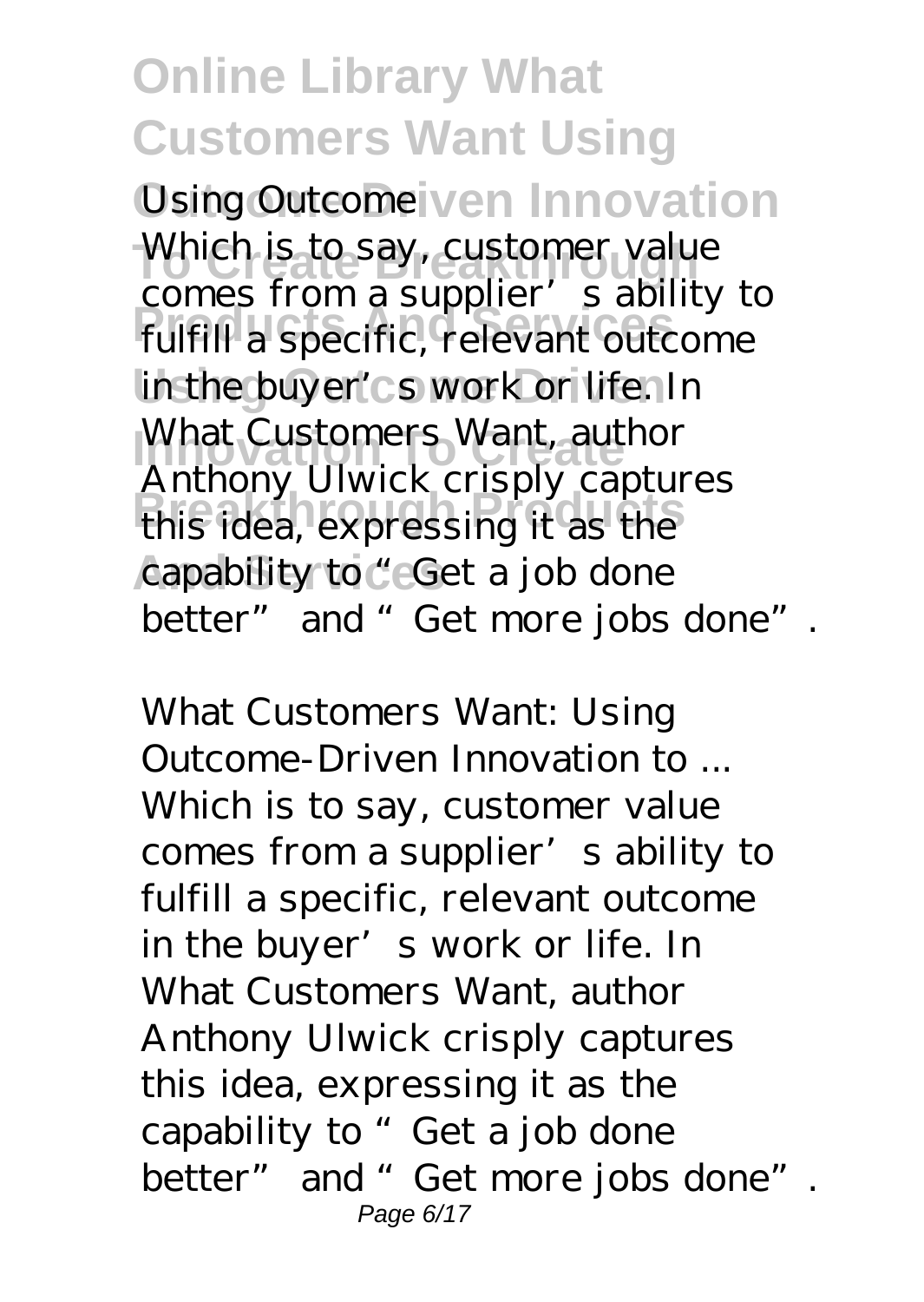**Online Library What Customers Want Using Outcome Driven Innovation To Create Breakthrough** *Amazon.com: What Customers* **Products And Services** In What Customers Want, Ulwick demonstrates that all popular **Innovation To Create** qualitative research methods yield **Breakthrough Products** dreadfully misleading information that serves to derail the innovation *Want: Using Outcome-Driven ...* well-intentioned but unfitting and process. Rather than accepting customer inputs such as "needs," "benefits," "specifications," and "solutions," Ulwick argues that researchers should silence the literal "voice of the customer" and focus on the "metrics that customers use to measure success when executing the jobs, tasks or ...

*What Customers Want: Using Outcome-Driven Innovation to ...* Page 7/17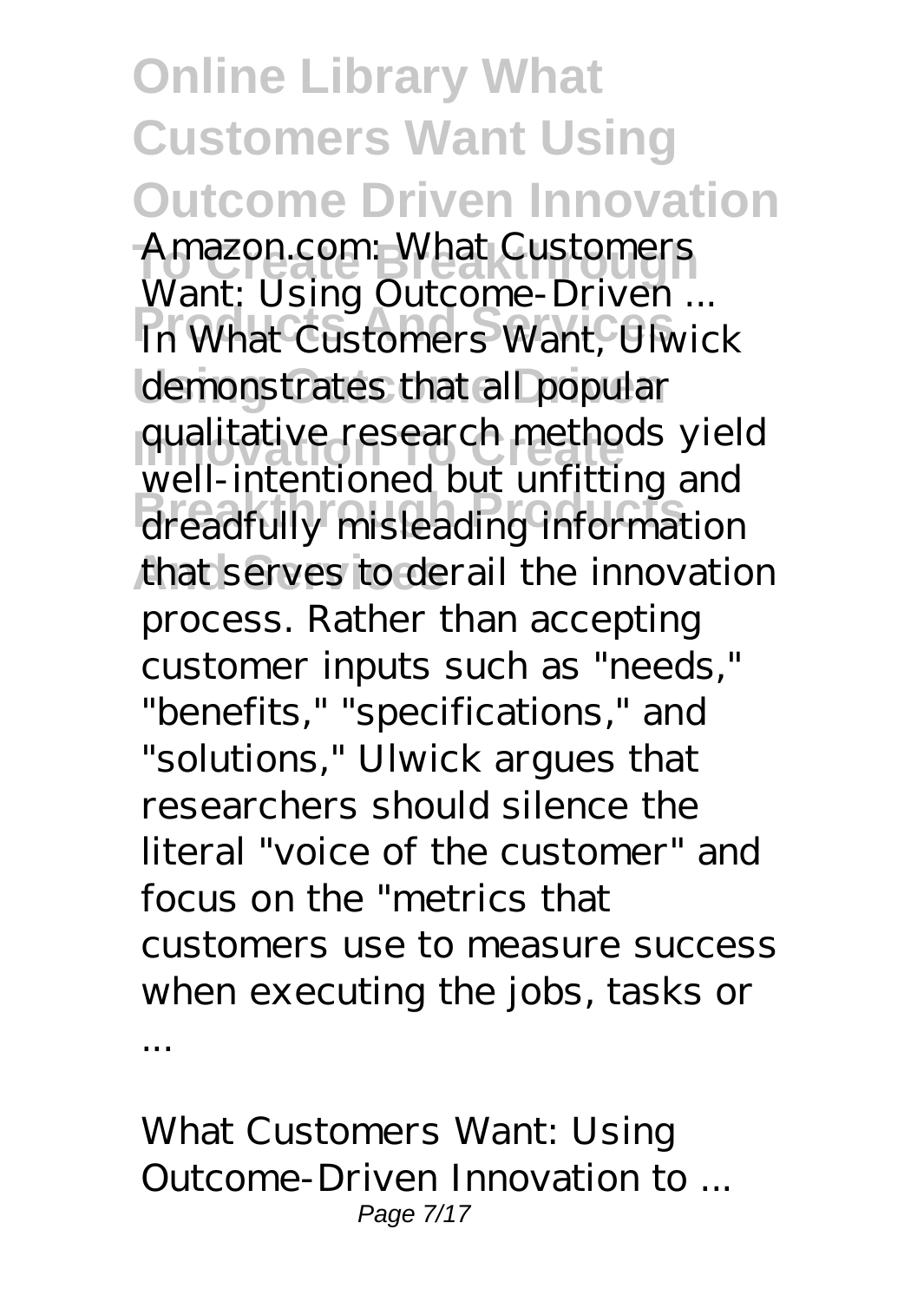To help overcome this tendencyon Ulwick defines three specific types **Products And Services** useful: (1) jobs—what customers are trying to get done; (2) and outcomes—the metrics used by the execution of a specific job (p. 2); and (3) constraints—what might of information that would be customer to define the successful prevent customers from adopting or using the new product or service.

*What Customers Want: Using Outcome-Driven Innovation to ...* A world-renowned innovation guru explains practices that result in breakthrough innovations "Ulwick's outcome-driven programs bring discipline and predictability to the often random process of innovation." -Clayton Christensen Page 8/17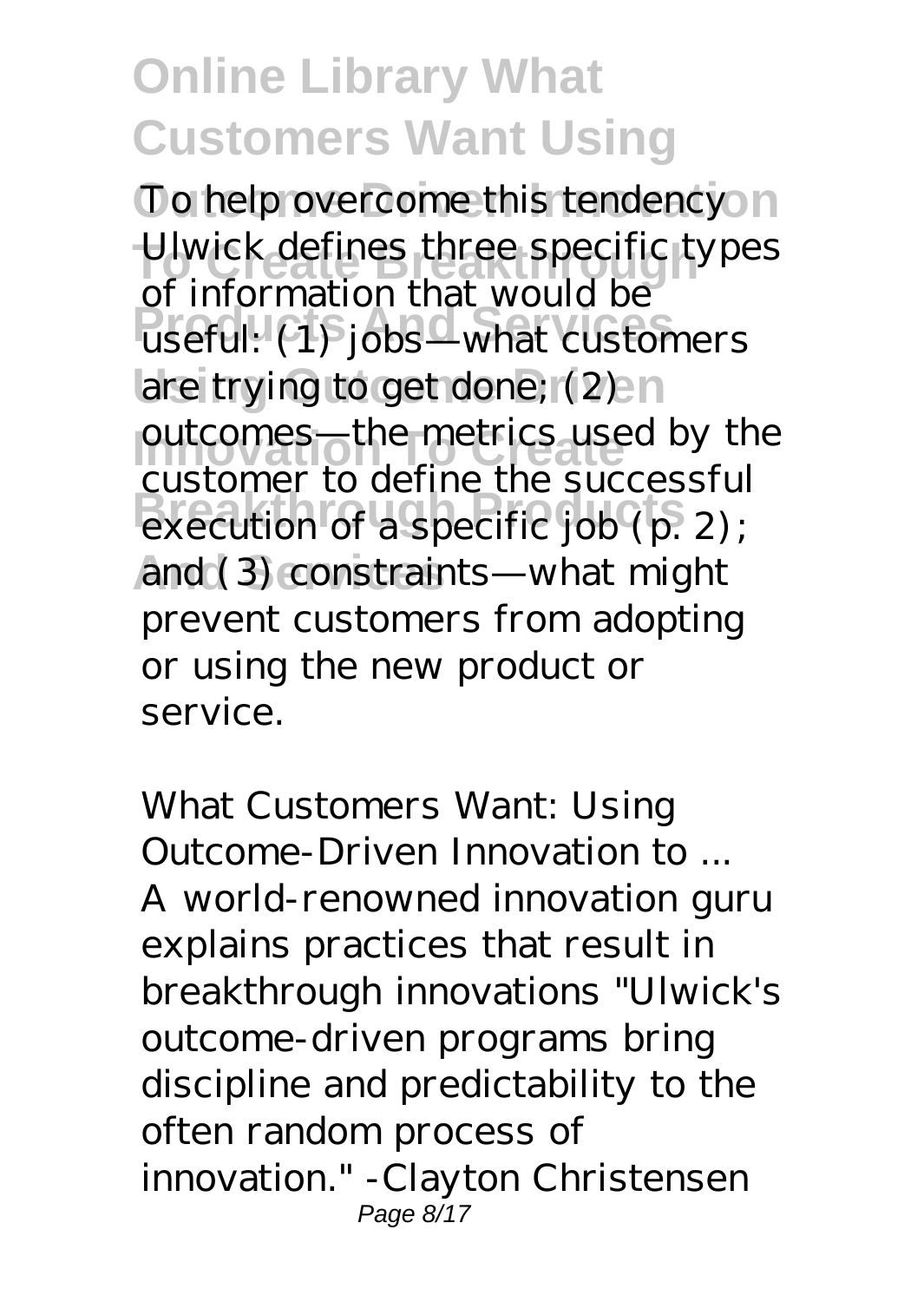For years, companies have vation accepted the underlying principles **Products And Services** paradigm--that is, using customer **Using Outcome Driven** "requirements" to guide growth and innovation<sub>To</sub> Create that define the customer-driven

*What Customers Want: Using* **And Services** *Outcome-Driven Innovation to ...* What Customers Want: Using Outcome-Driven Innovation to Create Breakthrough Products and Services T. Scott Gross A worldrenowned innovation guru explains practices that result in breakthrough innovations

*What Customers Want: Using Outcome-Driven Innovation to ...* What Customers Want: Using Outcome-Driven Innovation to Create Breakthrough Products and Page 9/17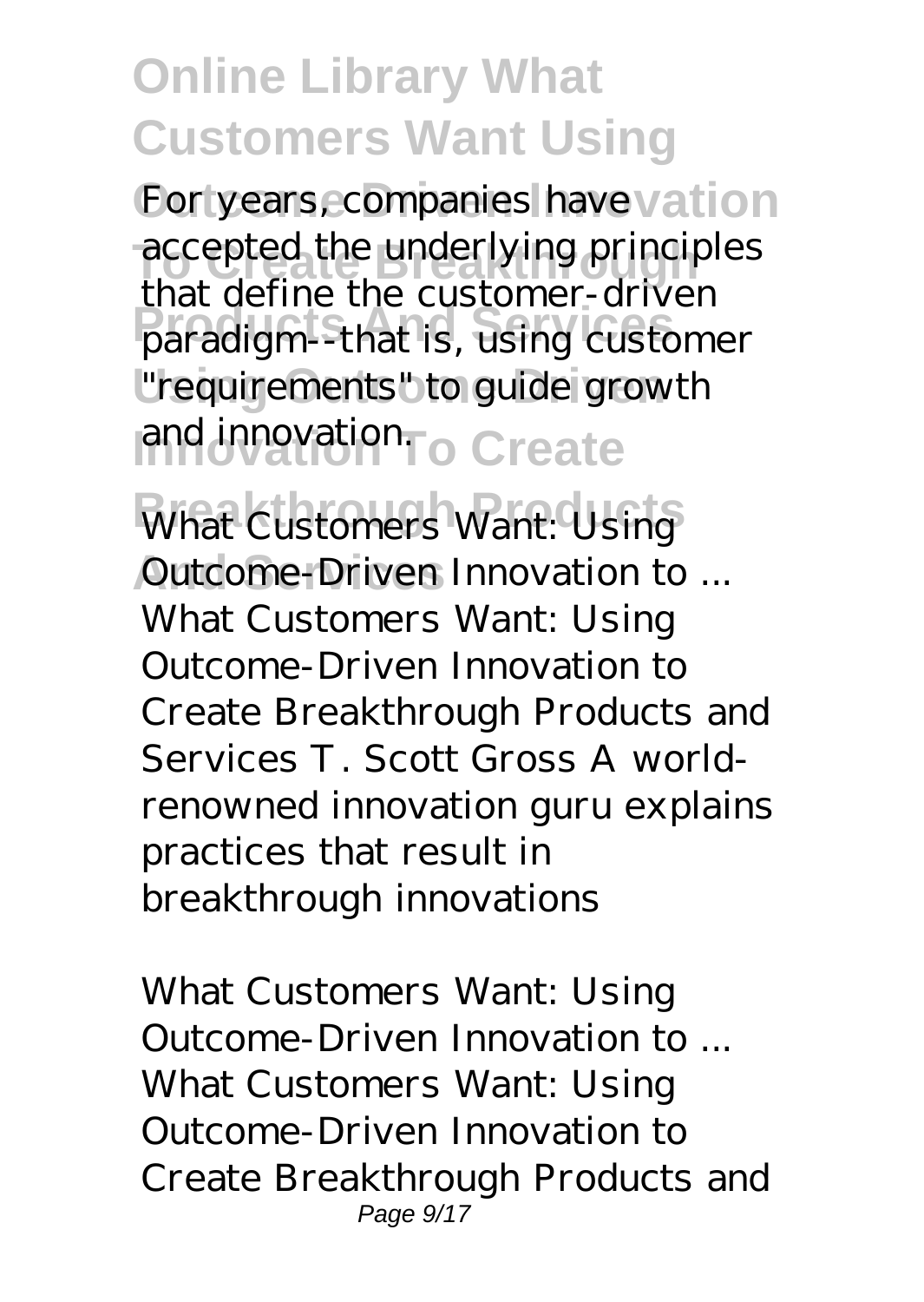Services: Using Outcome-Driven n Innovation to Create Breakthrough **Products And Services** outcome-driven programs bring discipline and predictability to the often random process of **Breakthrough Products** Products and Services. "Ulwick's innovation.

**And Services** *What Customers Want: Using Outcome-Driven Innovation to ...* What Customers Want: Using Outcome-Driven Innovation to Create Breakthrough ... - Anthony Ulwick - Google Books. A worldrenowned innovation guru explains practices that result in breakthrough...

*What Customers Want: Using Outcome-Driven Innovation to ...* Desired Outcomes—Metrics That Drive Innovation Customers want Page 10/17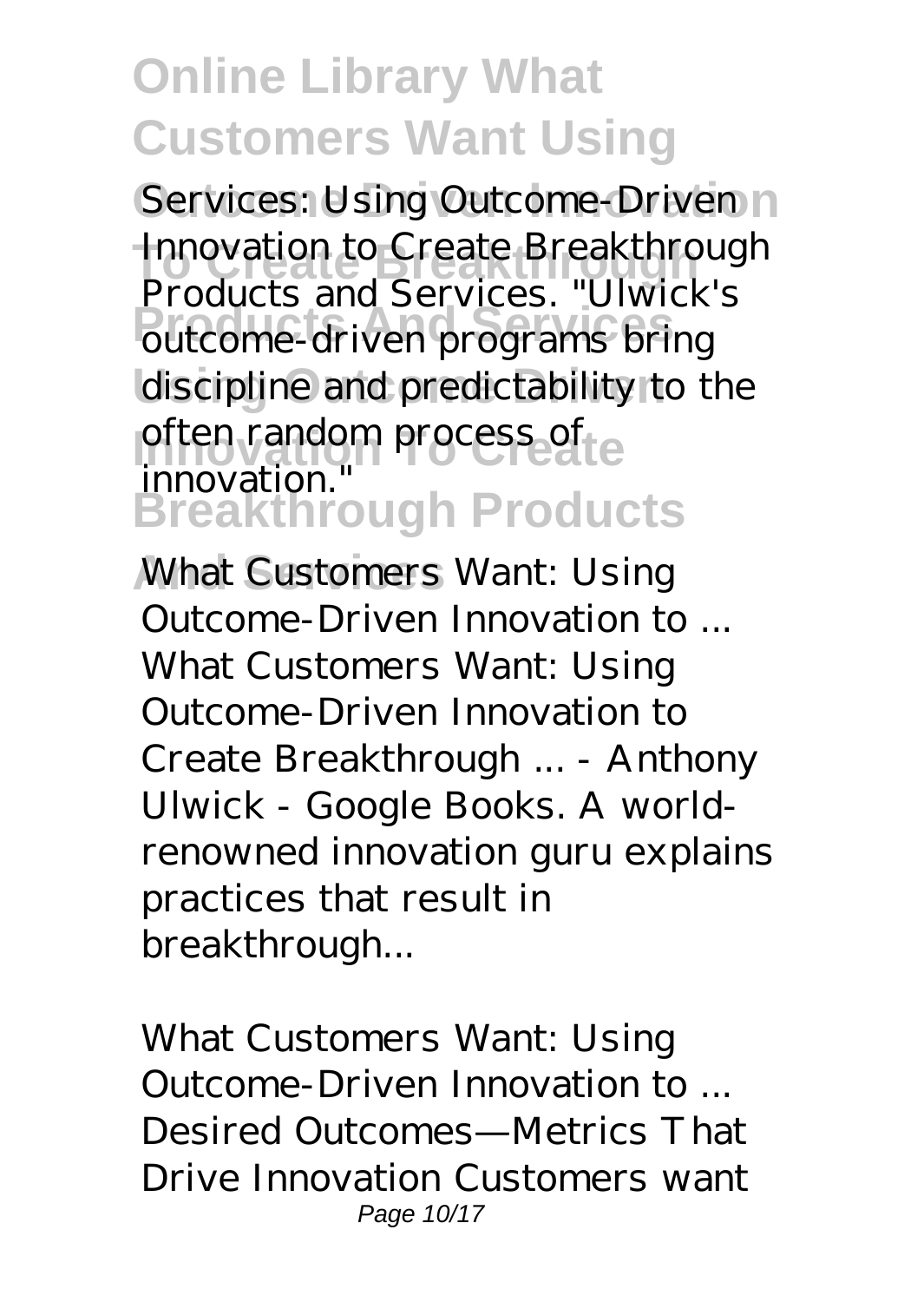to get more jobs done, but they on also want to be able to do specific **Products And Services** than they can currently. **Using Outcome Driven** tasks faster, better, or cheaper

*<i>International Customers Want: Using* **Breakthrough Products** Desired Outcome. This is where *Outcome-Driven Innovation to ...*

"Desired Outcome" really starts to shine as a way of thinking about Customer Success. It's our job to understand what the customer is trying to accomplish, but moreover, it's our job to understand how they want to accomplish it.

*Understanding Your Customer's Desired Outcome* WHAT CUSTOMERS WANT: USING OUTCOME-DRIVEN Page 11/17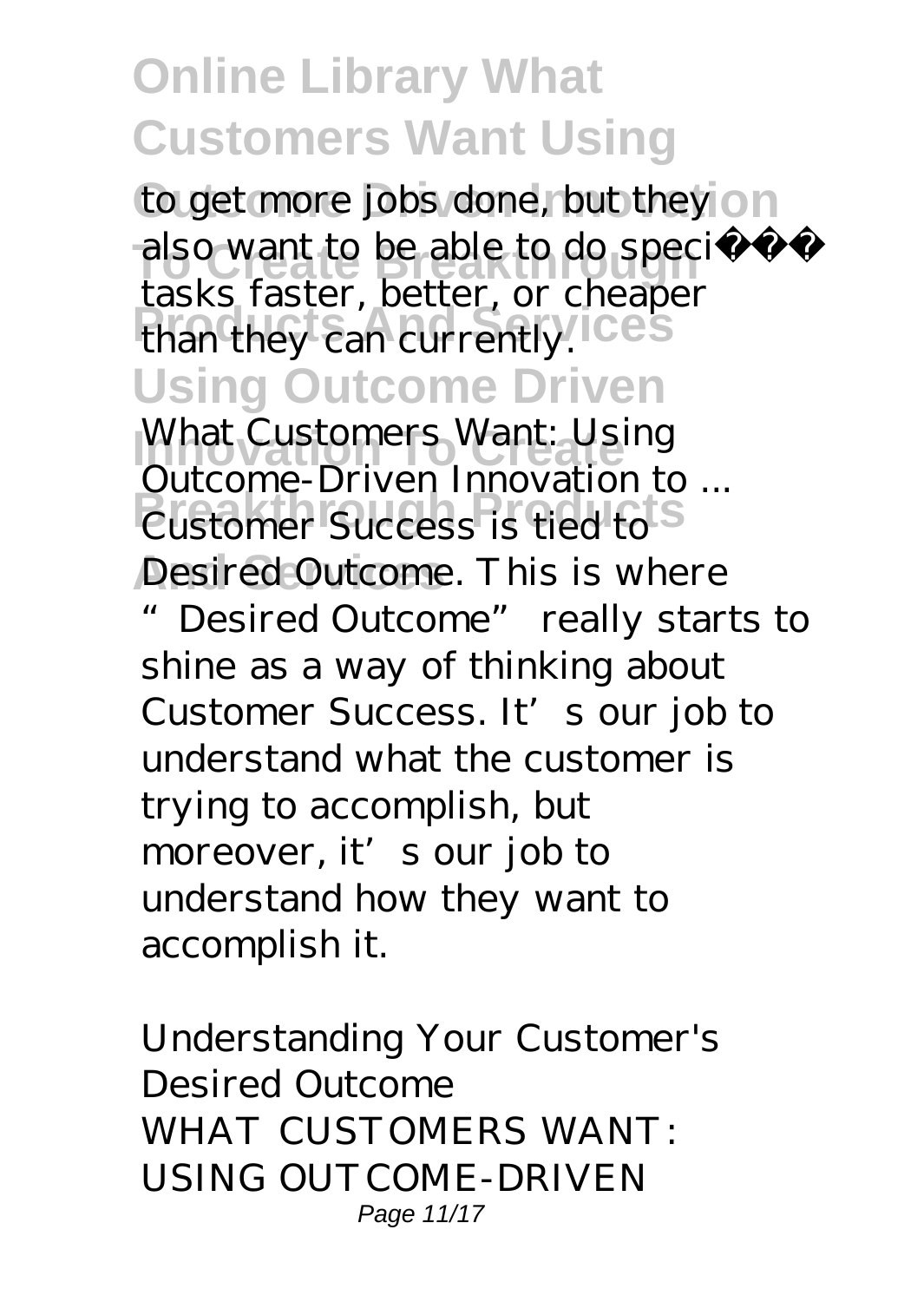**INNOVATION TO CREATE/ation To Create Breakthrough** AND SERVICES. To download **Products And Services** What Customers Want: Using **Using Outcome Driven** Outcome-Driven Innovation to Create Breakthrough Products and **Breakthrough Products** access the link listed below and download the file or gain access to BREAKTHROUGH PRODUCTS Services eBook, remember to additional information which might be highly relevant to WHAT CUSTOMERS WANT: USING OUTCOME-DRIVEN INNOVATION TO CREATE BREAKTHROUGH PRODUCTS AND SERVICES book.

*Download PDF What Customers Want: Using Outcome-Driven ...* What Customers Want: Using Outcome-Driven Innovation to Create Breakthrough Products and Services : Using Outcome-Driven Page 12/17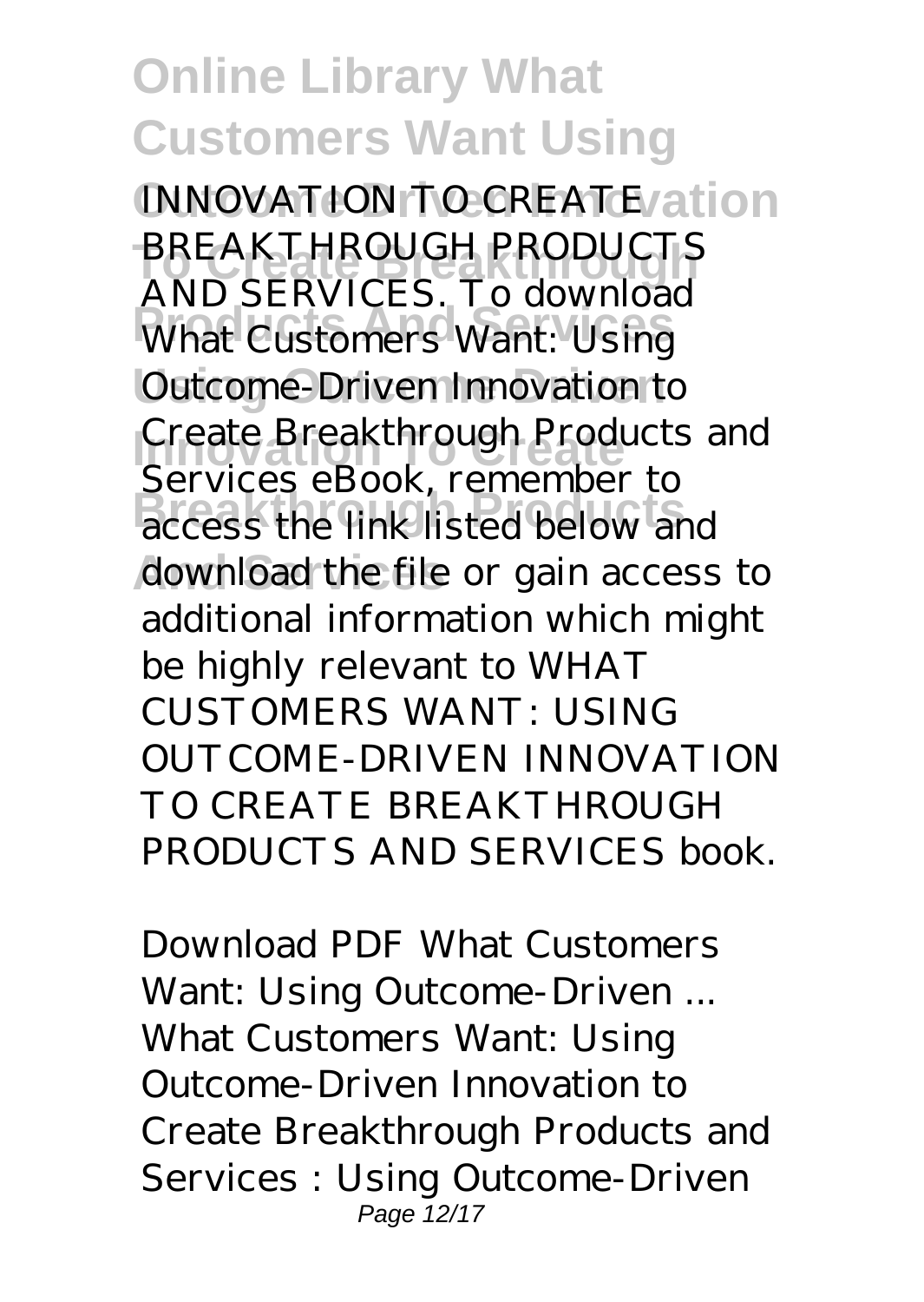Innovation to Create Breakthrough Products and Services by Anthony first to write a review. About this product.Outcome Driven Ulwick (2005, Hardcover) Be the

**Innovation To Create** *What Customers Want: Using* **Breakthrough Products** *Outcome-Driven Innovation to ...* **What Customers Want: Using** Outcome‐Driven Innovation to Create Breakthrough Products and Services by Anthony W. Ulwick - Pinegar - 2006 - Journal of Product Innovation Management - Wiley Online Library.

*What Customers Want: Using Outcome‐Driven Innovation to ...* What Customers Want: Using Outcome-Driven Innovation to Create Breakthrough Products and Services Hardcover – 16 Page 13/17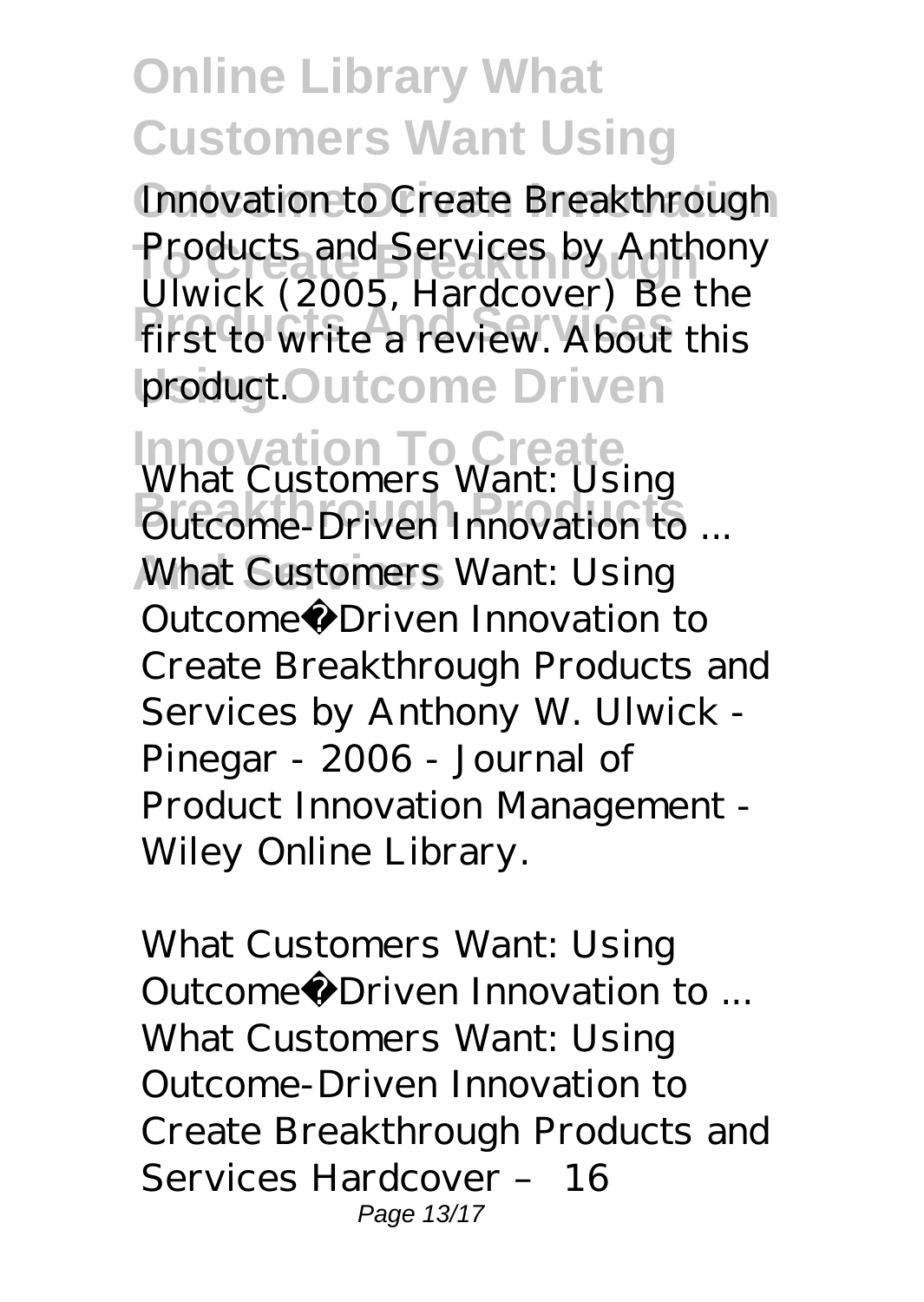September 2005 by Anthonyation Ulwick (Author) 4.4 out of 5 s<sup>t</sup> **Products And Services** Ulwick (Author) 4.4 out of 5 stars 50 ratings See all formats and editions

#### **Using Outcome Driven**

**Innovation To Create** *Buy What Customers Want: Using* **Breakthrough Products** Free 2-day shipping on qualified orders over \$35. Buy What *Outcome-Driven Innovation ...* Customers Want: Using Outcome-Driven Innovation to Create Breakthrough Products and Services: Using Outcome-Driven Innovation to Create Breakthrough Products and Services (Hardcover) at Walmart.com

*What Customers Want: Using Outcome-Driven Innovation to ...* What Customers Want Using Outcome Driven Innovation To ... What Customers Want Using Page 14/17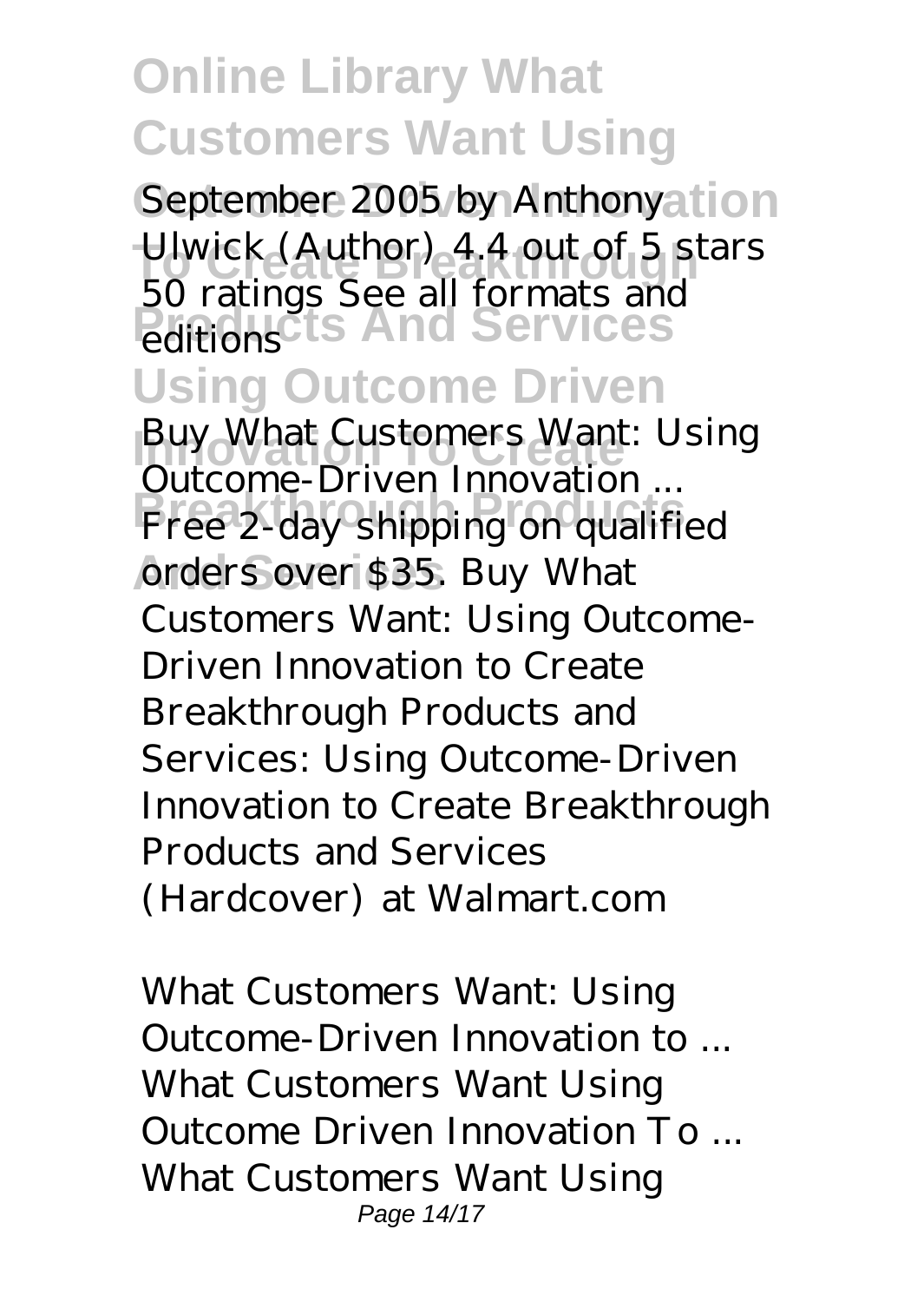**Outcome Driven Innovation** Outcome Driven Innovation To **To Create Breakthrough** Create Breakthrough Products And **Products And Services** Breakthrough Products And Services As recognized, adventure as shimany as experience not capably as settlement can be Services Using Outcome Driven as skillfully as experience not gotten by just checking out a books what customers want Body of Knowledge for Innovation Management Professionals

*What Customers Want Using Outcome Driven Innovation To ...* What Customers Want: Using Outcome-Driven Innovation to Create Breakthrough Products and Services.pdf 0071408673 E-kirja kopioidaan lukulaitteelle joko tietokoneen kautta tai suoraan Page 15/17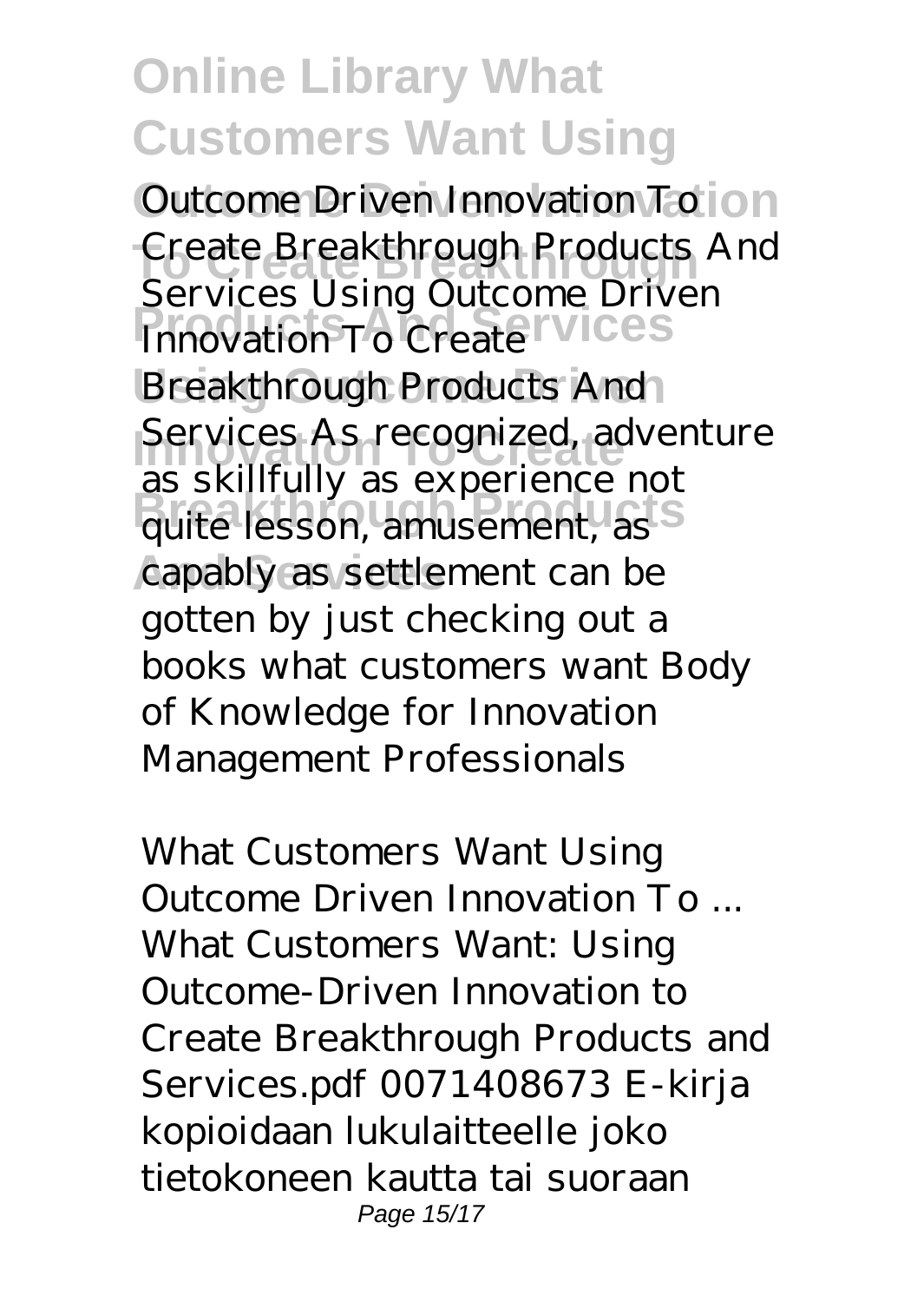lukulaitteeseen, What Customers n Want: Using Outcome-Driven **Products And Services** Products and Services.pdf 0071408673 jos siinä ronen verkkoyhteys.<sub>To</sub> Create Innovation to Create Breakthrough

 $PDFJ$  What Customers Want: **And Services** *Using Outcome-Driven Innovation*

*...*

Outcome-Driven Innovation is a strategy and innovation process developed by Anthony W. Ulwick. It is built around the theory that people buy products and services to get jobs done. As people complete these jobs, they have certain measurable outcomes that they are attempting to achieve. It links a company's value creation activities to customer-defined metrics. Ulwick found that Page 16/17